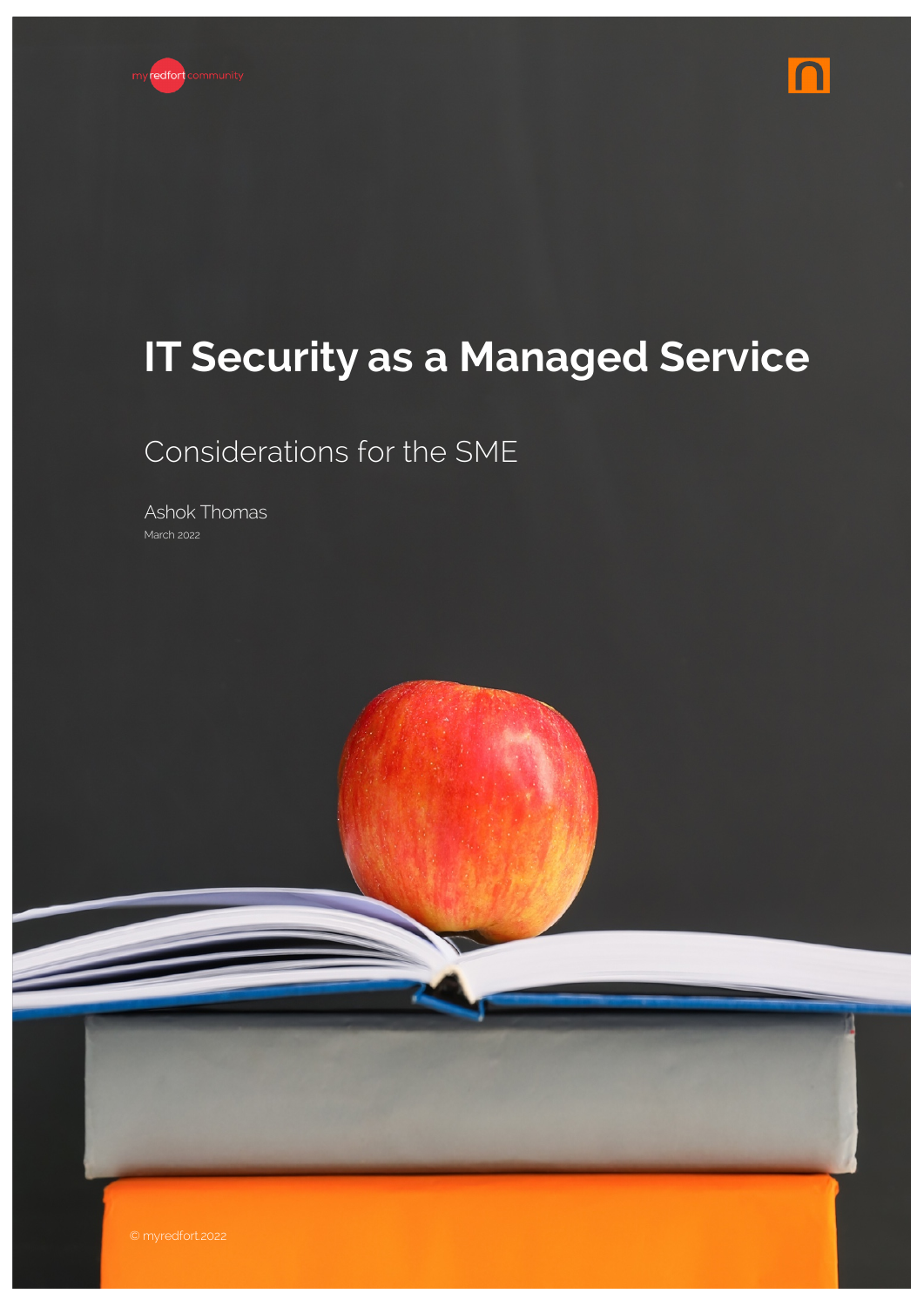Ashok Thomas, CEO of leading managed security company, NetUtils, talks candidly about the pro's and con's for SME's thinking about taking a managed security service into their business

### Introduction

There are many reasons why a business may choose to turn to a managed service for all or part of its IT Security operations. These often include cost savings from owning and managing a cyber security estate and employing enough of the right staff to do so.

With the rapid march towards digital transformation, cost isn't the only reason. Even if a business has an IT department, they may not have the skills or people to keep pace with the exponential rise in cyber security threats.

Taking a managed service for the cyber security aspects of your business both relieves pressure on internal resource and ensures knowledgeable experts are on hand with the right skills and technologies to guarantee service levels.

Managed Security Services provide access to the latest industry processes and techniques to conform to statutory compliance and regulation requirements as well as protecting an organisation's data, customers, staff and suppliers from the ever-present risk of cyber attack.

Here are what we think are the top reasons companies outsource, or partially outsource, their IT Security function.

### The Key Upsides:

#### **Reduce and control operating costs**

When you outsource, you eliminate the costs associated with hiring an employee, such as management oversight, training, health insurance, employment taxes, pension plans etc.

#### **Improve company focus**

It is neither practical, nor possible to be a jack of all trades. A managed service allows you to focus on your core competencies while another company focuses on theirs.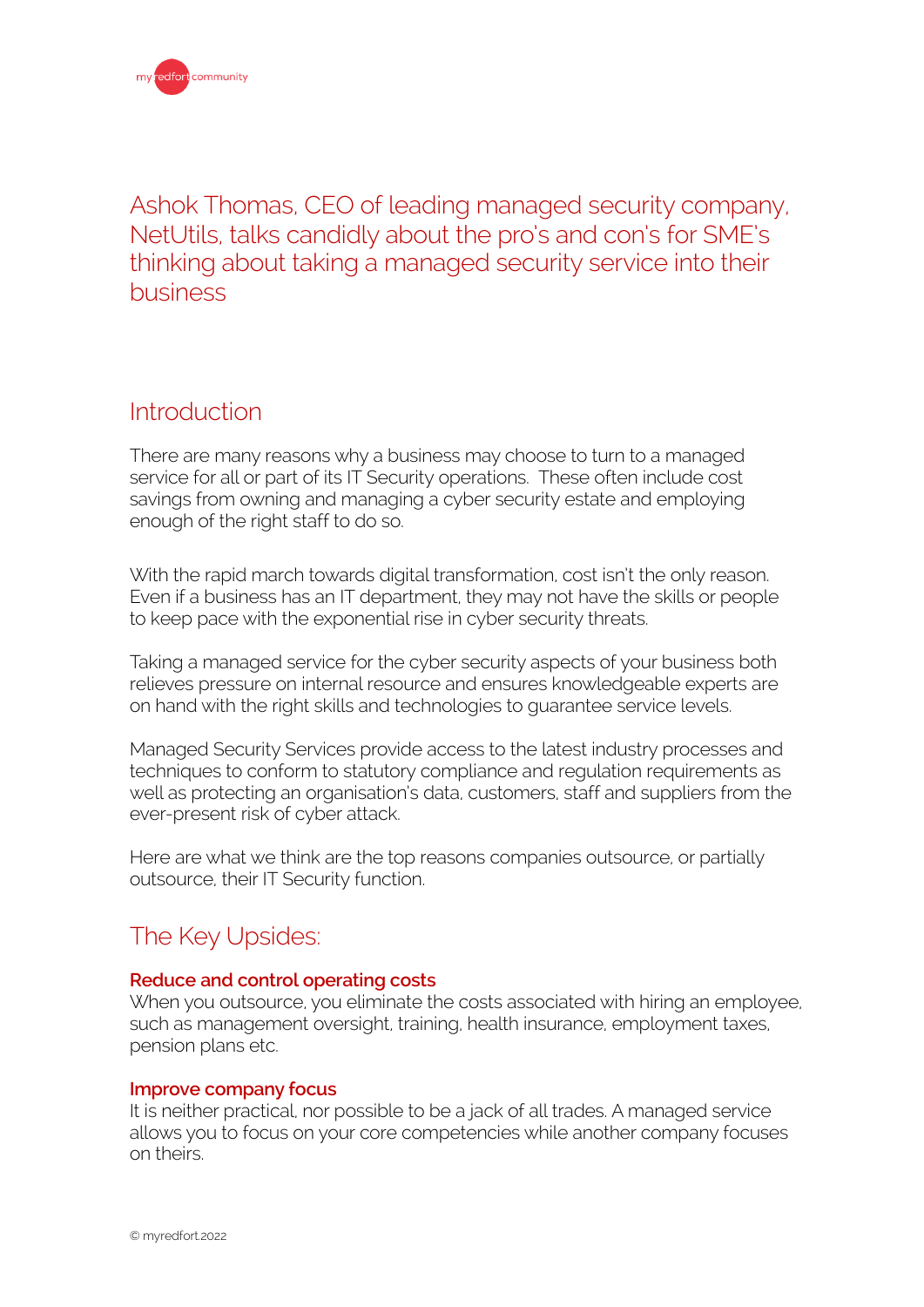#### **Gain access to exceptional capabilities**

Your return on investment is so much greater when you take a managed service in the exact areas you need. Instead of just the knowledge of one person, you benefit from the collective experience of a team of IT security professionals. They come with all the necessary industry training, accreditations and certifications so you don't need to keep in-house staff trained.

#### **Free up internal resources for other purposes**

Any internal staff are enabled to carry on with what they were actually hired to do. This allows you to retain your employees for their intended use, rather than spending their time on things that may take them longer than someone who is trained in these specific areas.

#### **Resources are not available internally**

On the flip side, maybe you don't have anyone in your company who can manage your IT security needs, and hiring a new employee is not in the budget. Outsourcing can be a feasible alternative, both for the interim and for the long-term.

#### **Maximise restructuring benefits**

When you are restructuring your company or undertaking digital transformation programmes to improve costs, quality, service, or speed, your non-core business functions may get pushed aside.

Cyber security is high on the agenda so taking a managed service is an optimal way to manage resource without sabotaging restructuring efforts in other areas.

#### **Function difficult to manage or out of control**

This is a scenario when taking a managed service can make a big difference. But don't make the mistake of thinking you can forget about the problem now that it's being "handled." You still need to be involved even after control is regained.

#### **Make capital funds available**

By outsourcing non-core business functions, you can spend your capital funds on items that are directly related to your product or your customers, moving your entire cyber security strategy to an operational cost.

#### **Reduce risk**

Keeping up with technology required to run your business is expensive and time consuming.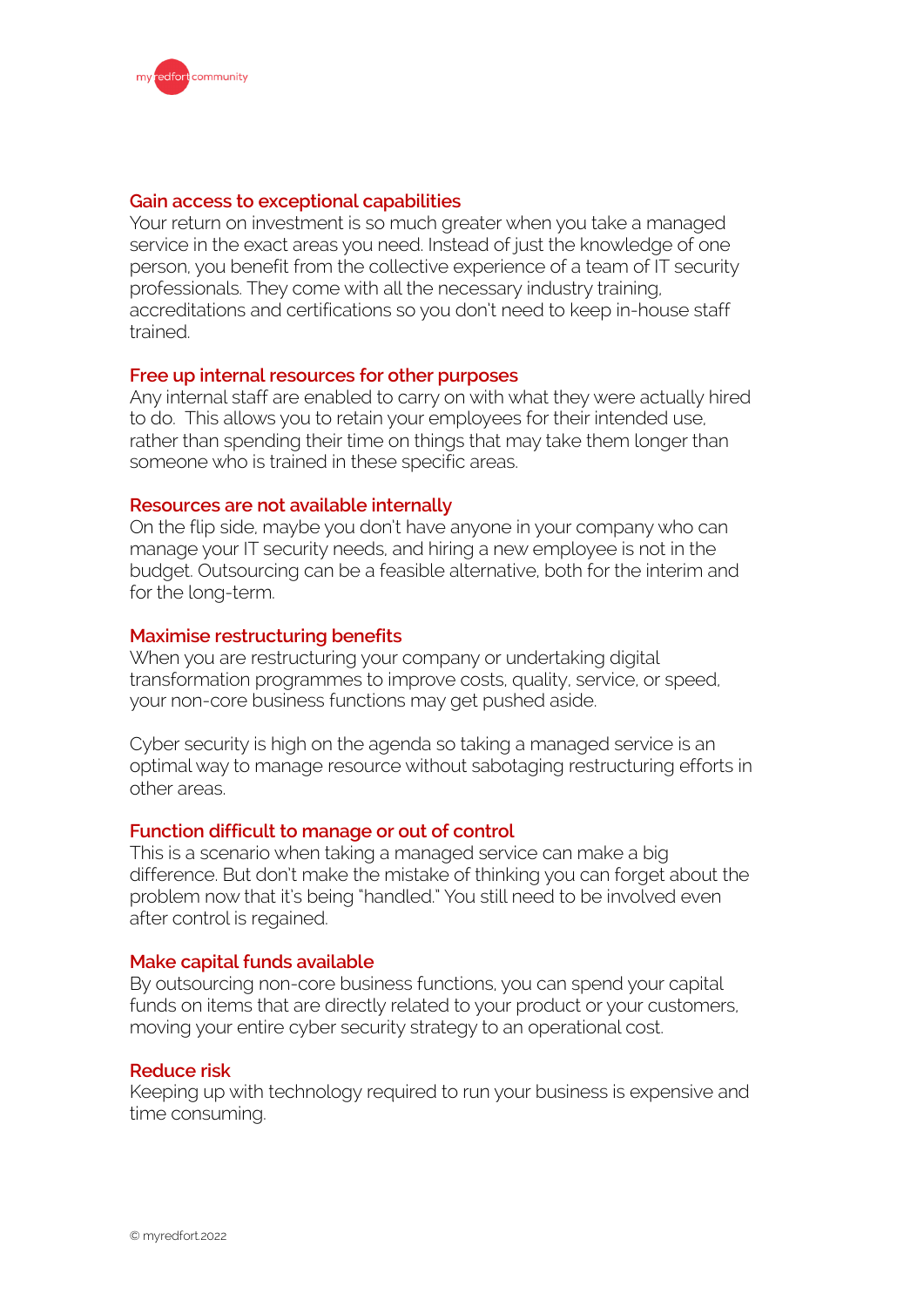

Because professional outsourced IT providers work with multiple clients and need to keep up on industry best practices, they typically know what is right and what is not.

This kind of knowledge and experience dramatically reduces your risk of implementing a costly wrong decision.

### The Main Downsides:

Anytime you give someone else responsibility for an aspect of your business, whether a full-time new hire or an outside provider, there's risk involved.

Did I hire the right person/company to do the job? Will they do what they are supposed to do? How will they "fit" with existing employees or departments? These are the questions that bother owners of small businesses when handing over the reins whether it's a new employee or service provider.

IT helps to be aware of the following risks:

#### **Some IT Security functions are not easily outsourced**

IT Security affects an entire organisation - from keeping an eye on simple tasks employees do every day such as receiving email, or more complex access rights. Be sure the Managed Security Services Provider is qualified to take care of your greatest needs.

#### **Control may be lost**

Critics argue that an outside provider will never be as effective as a fulltime employee who is under the same management as other employees. Other concerns include confidentiality of data and disaster recovery

#### **Employee morale may be affected**

This is particularly true if you will be laying off employees to replace their job functions with a managed service team. Other employees may wonder if their job is at risk, too.

#### **You may get 'locked in'**

If the Service Provider doesn't document their work on your network and system, or if you've had to purchase their proprietary software, you may feel like you can't go anywhere else or take back your network.

Many Service Providers require you to sign a year-to-year contract which limits flexibility.

Most of these risks can be avoided altogether if you know what to look for in an MSSP and ask the right questions.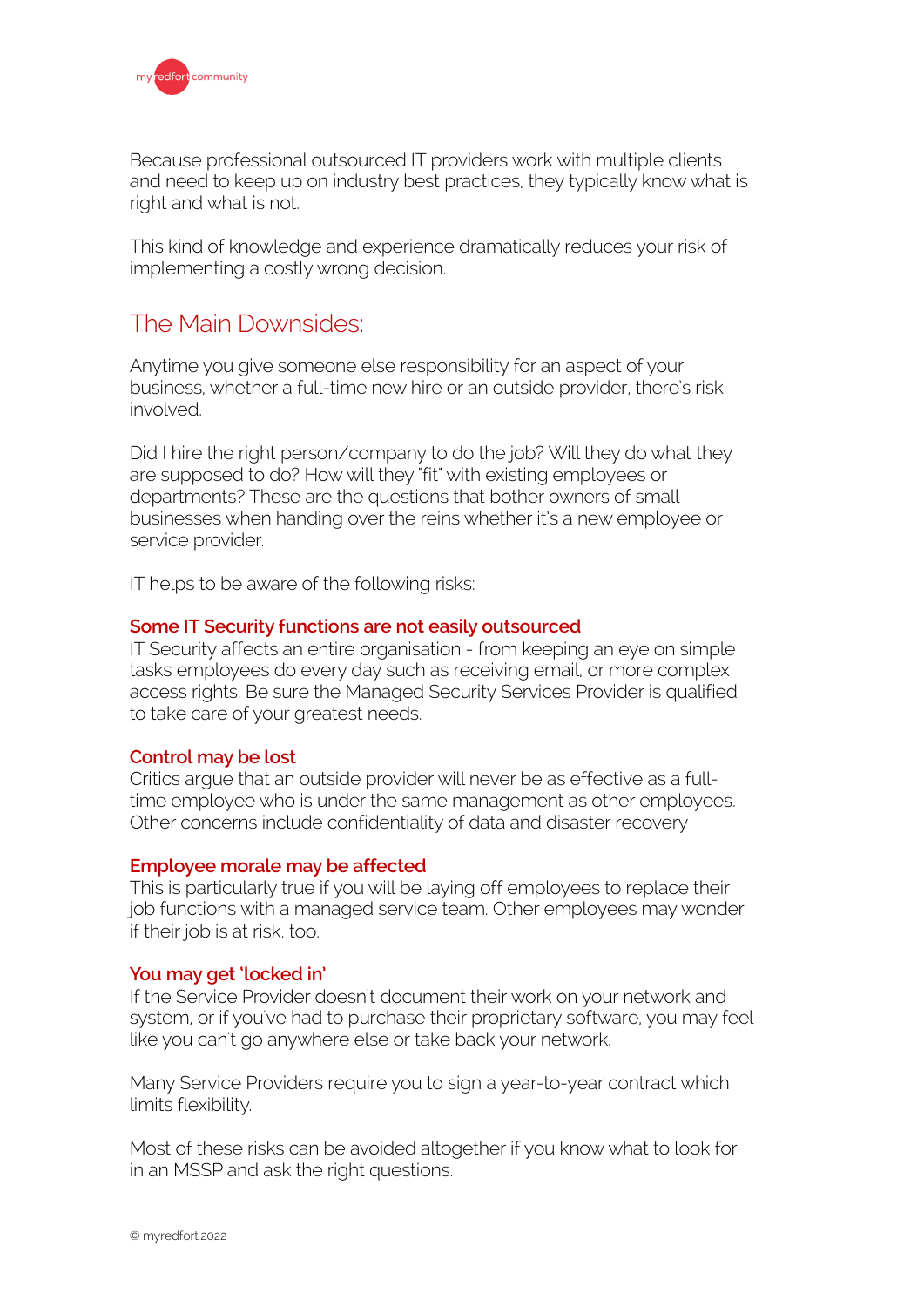

## 6 Tips on managing a successful MSSP relationship

ONE: Clearly form and communicate the goals and objectives of your project or business relationship.

TWO: Have a strategic vision and plan for your project or relationship.

THREE: Select the right provider through research and references.

FOUR: Insist on a contract or plan that includes all the expectations of the relationship, especially the financial aspect.

FIVE: Keep open communication with all affected individuals and groups.

SIX: Rally support and involvement from decision makers involved.

### How do I find the right fit MSSP?

Once you've decided managed security services could be an option for you the next step is to find a partner which you are comfortable working with. There are many MSSPs to choose from ranging from large 'bodyshops' to smaller, and often more specialised, providers to choose from.

Many offer consultancy services at the outset to help determine your existing requirements and likely future needs which will help you to decide how it needs to grow over time.

A good MSSP will be happy to spend time getting this right and be able to offer the right pricing model to meet your needs.